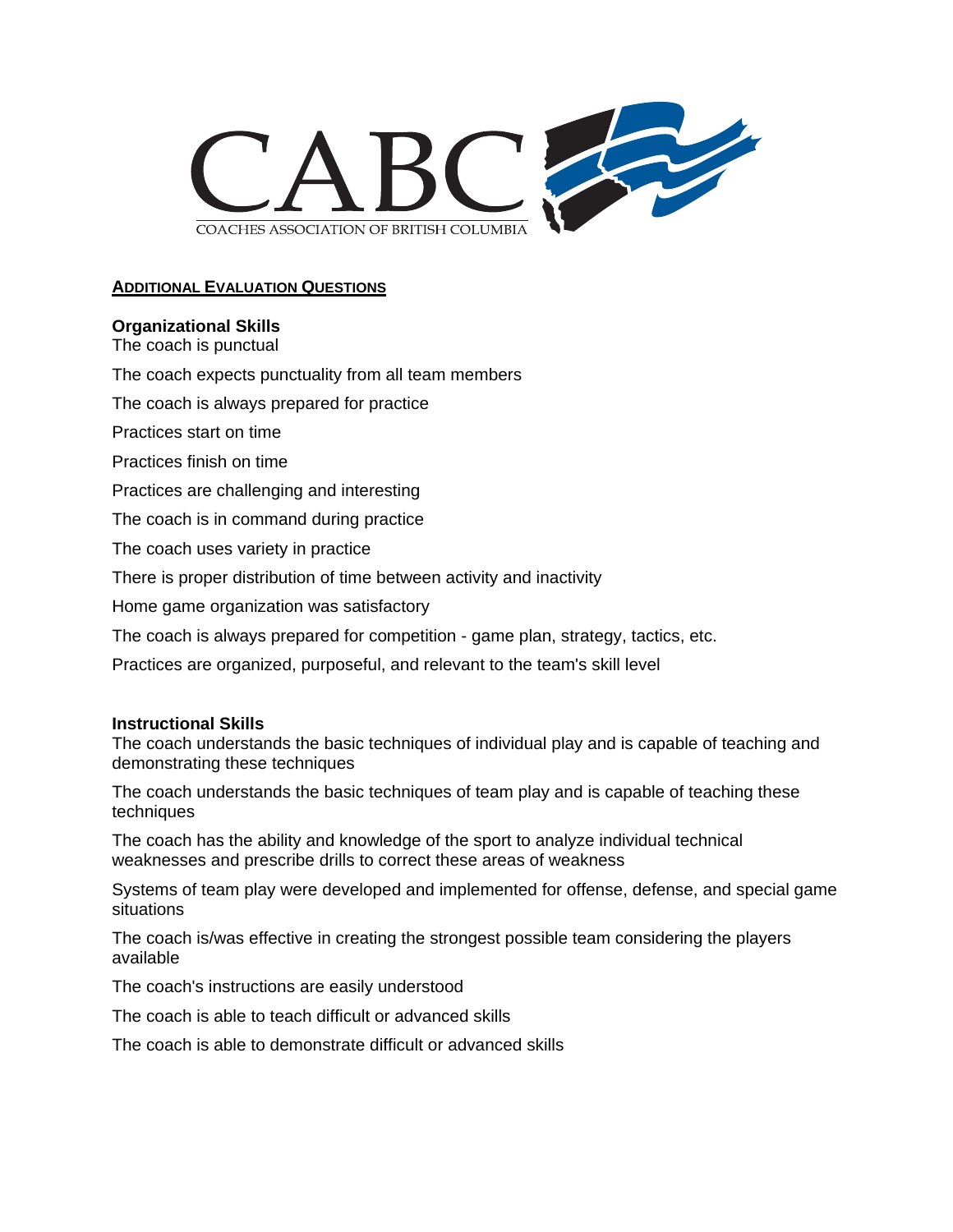## **Communication and Interpersonal Skills**

The coach contributes positively to the morale and spirit of the team

The coach continually challenges each player to improve both his/her skill and fitness throughout the season

The team goals set in conjunction with the coach are realistic and achievable

At meetings, the coach gives all team members a chance to make their opinions known

The coach encourages questions

The coach creates a non-threatening environment at practice

The coach uses fair and consistent criteria in judging athlete's skill levels

The coach recognizes the need for various coaching methods with different athletes

There is mutual respect between the players and the coach

Team rules are appropriate and the coach enforces team rules consistently and fairly

The coach pays attention to each athlete

The coach uses constructive, prescriptive coaching methods to improve team performance

The coach treats all players equally and fairly; does not have "favourites"

The coach stresses the importance of taking personal responsibility for one's performance

In consultation with the team, the coach developed a set of short and long term goals for the team/season

The coach emphasizes cooperation and team concept

The coach continually reinforces the philosophy of "education first and athletics second", throughout the year

The coach sets a positive example during practice and competitions

The coach communicates well with the team

## **Individual Relationships and Interpersonal Skills**

I feel I can trust the coach

I like the coach

I respect the coach's knowledge of the game

I respect the coach as a person

I would like to play for the coach again next year

My personal athletic goals set in consultation with the coach are realistic and achievable

My self-esteem is not threatened by the coach

The coach is interested in my academic progress

I find the coach approachable

My privacy is not threatened by the coach